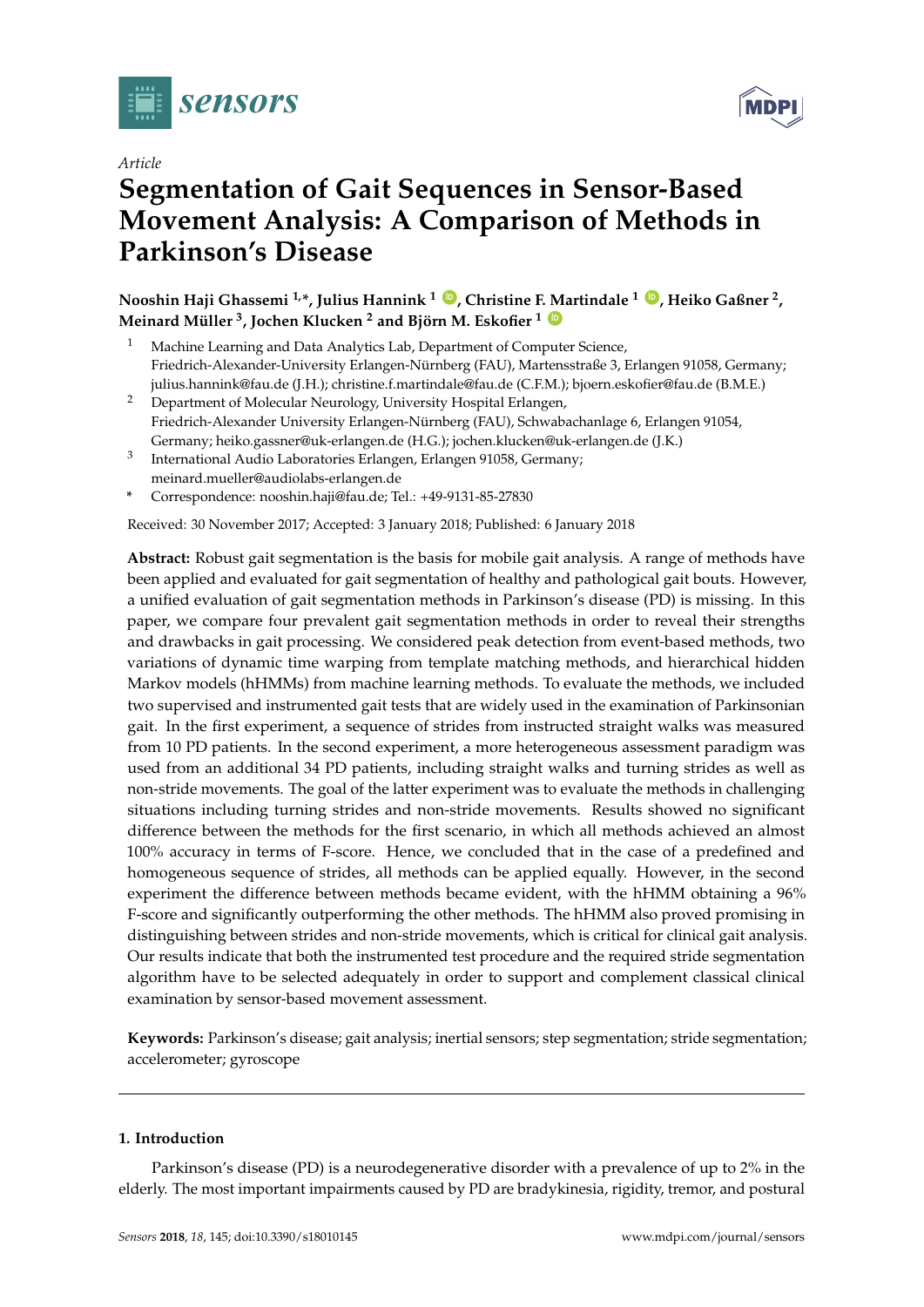instability [\[1,](#page-12-0)[2\]](#page-12-1). PD diagnosis and monitoring is mainly based on standardized scoring methods such as the Unified Parkinson's Disease Rating Scale (UPDRS) [\[3\]](#page-12-2) and common techniques such as gait analysis, Timed Up-and-Go (TUG) [\[4\]](#page-12-3), and the postural stability [\[5\]](#page-12-4) test. However, low inter-rater reliability [\[6\]](#page-12-5) for clinical assessment has been reported, necessitating complementary approaches in the clinical setting. Besides, there has been a growing interest in the monitoring of patients outside of the clinical environment e.g., in the case of long-term monitoring. The need to fulfill these goals has led to the development of a wide range of technical systems [\[7–](#page-12-6)[9\]](#page-12-7).

Gait is a motor task that is progressively impaired in PD over time. Gait analysis has been performed for diagnosis, risk of fall estimation [\[10\]](#page-12-8), quantification of quality of life [\[11\]](#page-12-9) and many other types of assessments. There has been an upsurge in the development and validation of systems to automate gait analysis in order to assess it in a quantitative way [\[12,](#page-12-10)[13\]](#page-12-11). The general schema of these systems includes a pipeline of gait measurement, gait processing, and gait characteristic analysis.

Gait measurement can be done with many different systems and sensors with different capabilities. Some of the most important systems being used in research are motion capture systems, which are widely accepted and provide ground truth in order to validate other systems [\[14,](#page-12-12)[15\]](#page-12-13). Despite their high accuracy, motion capture systems are costly and can only be used within a laboratory setting. On the other hand, there exist wearable inertial sensors that have been increasingly used in gait measurement due to their light weight and capacity to be used outside of laboratories [\[16\]](#page-12-14). Inertial measurement units (IMUs) can consist of several sensors to measure acceleration and angular velocity. IMUs are small enough to be easily attached to different parts of the body and can be used inside and outside clinics.

Subsequent to gait measurement, the data recorded by inertial sensors are processed to obtain clinically meaningful gait characteristics. Despite diverse gait analysis applications, there has been a dominant approach to processing gait. Gait consists of periodic cycles known as strides. The first hurdle in the gait processing pipeline is to segment a gait sequence to individual strides, which is referred to as gait segmentation. In the next step, we can extract spatio-temporal parameters such as stride velocity and stride length from these individual strides [\[15](#page-12-13)[,17–](#page-12-15)[19\]](#page-12-16) in order to analyze gait characteristics.

If gait were a completely periodic task, stride segmentation would be easy. However, in reality strides are not totally periodic and there are different sources of variation in their form, length, and amplitude. Gait disturbances vary from patient to patient (inter-patient gait variability) resulting in different stride patterns. Moreover, walking speed commonly varies with age, considerably affecting stride duration [\[20,](#page-12-17)[21\]](#page-12-18). Strides may even vary during a short walk during a clinical test (intra-patient gait variability). For example, gait initiation and termination usually deviate from the rest of the gait sequence. These sources of variation result in a heterogeneous sequence of strides, which is one of the main challenges in stride segmentation and calls for intelligent processing methods.

Different algorithmic methods have been applied for gait segmentation, which can be summarized into three groups. The first group of methods belongs to event-based methods. Many segmentation methods have been proposed based on detection of stride events [\[22,](#page-12-19)[23\]](#page-13-0), such as toe-off and heel strike. Some of the event-based methods have used clearly defined signal characteristics like peaks [\[12](#page-12-10)[,24](#page-13-1)[–26\]](#page-13-2), minimums, or zero crossings [\[27\]](#page-13-3) in the gyroscope or accelerometer signal to identify events. In several works, wavelet analysis has been proposed to determine stride events. It is suggested that events are better identified in the wavelet domain instead of in the time domain [\[28–](#page-13-4)[30\]](#page-13-5).

An alternative to event-based methods are template matching algorithms [\[31](#page-13-6)[,32\]](#page-13-7). This group of algorithms is used for computing the similarity between two time series. Multi-dimensional subsequence dynamic time warping (msDTW) has been used by Barth et al. [\[33\]](#page-13-8) for gait segmentation. The method allows the identification of multiple strides in a sequence though they might differ in length, amplitude, and form.

Machine learning (ML) methods have been used successfully in many applications including the gait segmentation. Hidden Markov models (HMMs) are a widely used ML method for modeling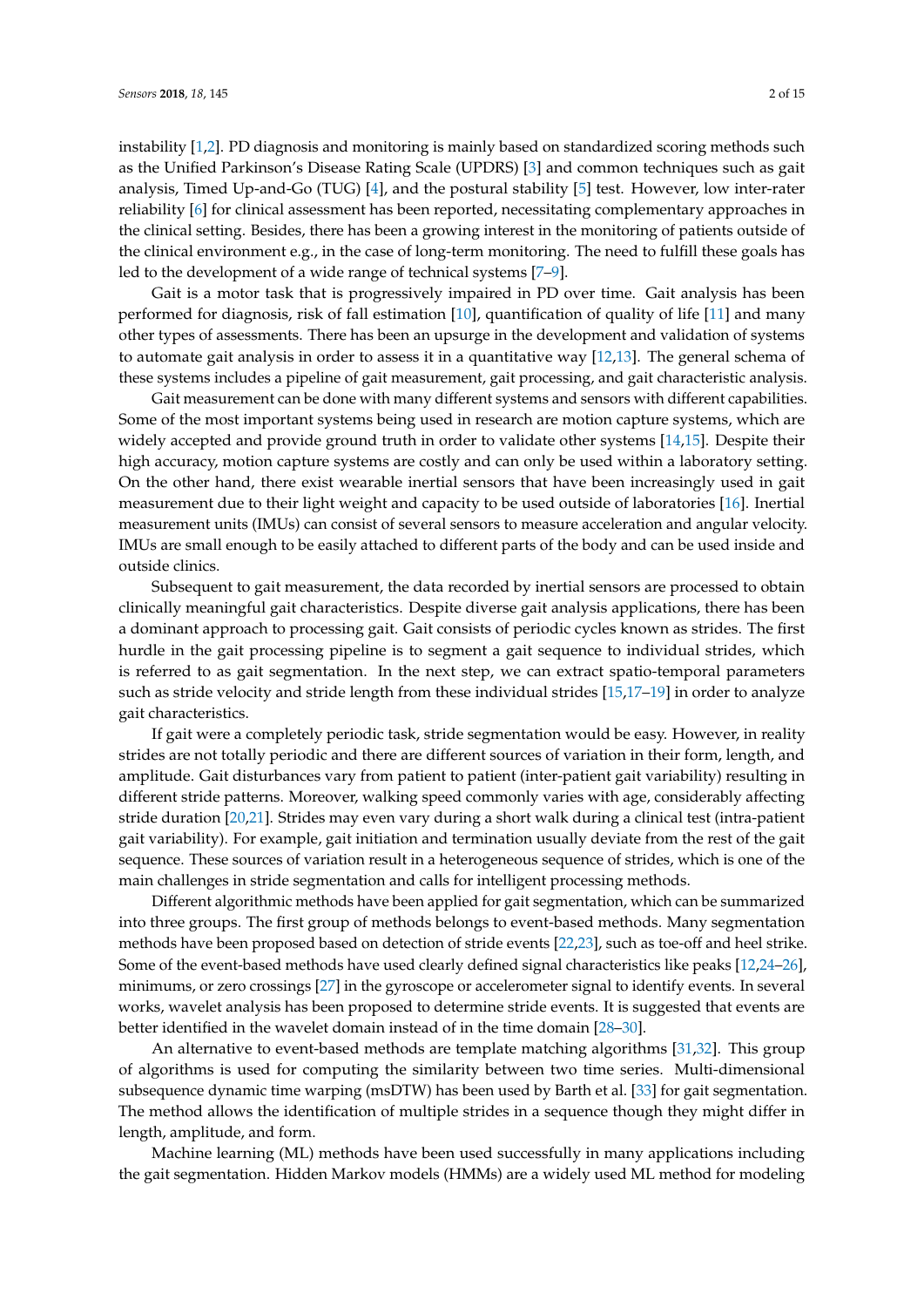sequences of data. Unlike the other groups of methods, HMM methods work based on representing probability distributions over sequences of strides. Several studies used hidden Markov models to segment pathological and healthy gaits [\[34–](#page-13-9)[37\]](#page-13-10). Martindale et al. applied hierarchical HMMs (hHMMs) for gait segmentation of hereditary spastic paraplegia (HSP) patients [\[38\]](#page-13-11).

Many methods presented have been implemented successfully for robust stride segmentation. However, not all of these studies focused on PD patients with their specific pathological gait. Furthermore, the systems used varied in terms of applied sensors and sensor placement. Moreover, their study populations differed in terms of size and characteristics. Besides this, studies reported different metrics to evaluate the segmentation methods. Due to the aforementioned reasons, a fair comparison of the gait segmentation methods is currently impossible.

Hence, the goal of this work is to contribute a comprehensive comparison of four prevalent gait segmentation methods for PD. These are peak detection, two variants of DTW methods (Euclidean DTW (eDTW) and probabilistic DTW (pDTW)), and hHHM [\[12,](#page-12-10)[33,](#page-13-8)[34\]](#page-13-9). We examined two experiments with different levels of complexity that represented a wide range of gait studies in PD [\[15](#page-12-13)[,39,](#page-13-12)[40\]](#page-13-13). Through these two experiments, we analyze the advantages and disadvantages of each method for sensor-based movement analysis in PD. In particular, our comparison of methods reveals which method works the best for each assessment paradigm and can be applied in similar cases. We further discuss avenues for future work.

## **2. Methods**

In this section, we present a general overview of the methods applied. In this paper, we aim only to highlight the main differences between these groups of methods; references have been provided for more detailed presentations of each method.

#### *2.1. Peak Detection*

Identifying peaks in a given data sequence is important in many applications, as they often indicate significant events in the signal. Formulation of a peak detection method depends on the specific signal characteristics. However, usually two basic requirements must be fulfilled to identify a data point as a peak. First of all, the signal magnitude should be higher than a certain threshold, which can be set based on the signal characteristics. Moreover, the minimum time between two consecutive peaks must be greater than a certain threshold to avoid finding two or more peaks in one stride. Other requirements can be applied as well, e.g., the first and second derivatives of the signal may meet certain criteria. Performing these straightforward steps, we can segment the stride using the identified peaks.

#### <span id="page-2-0"></span>*2.2. Multi-subsequence Dynamic Time Warping*

In general, DTW is used to find the similarity between two time-series sequences. msDTW is an extension of DTW with the goal of finding multiple subsequences in a larger sequence, each being similar to a given shorter sequence [\[31](#page-13-6)[,33\]](#page-13-8). To segment a sequence into strides, we constructed a template and tried to find multiple subsequences in the sequence, each being similar to the template. The algorithm of msDTW is as follows:

The template is modeled as a sequence  $X = (x_1, x_2, \dots, x_M)$  of length *M* with elements  $x_m$  for  $m \in \{1, \dots, M\}$ . Similarly, the gait sequence for our observation is modeled as  $Y = (y_1, y_2, \dots, y_T)$ having a length *T* with elements  $y_t$  for  $t \in \{1, \dots, T\}$ . The length *T* of *Y* is much larger than the length *M* of *X*.

1. Distance matrix **D**: The elements of **D** represent the pairwise distance between the elements of the template *X* and the gait sequence *Y*. The size of the matrix **D** is  $M \times T$ . In the case of including several axes, separate distance matrices are computed and they are all summed up to construct a single distance matrix [\[33\]](#page-13-8).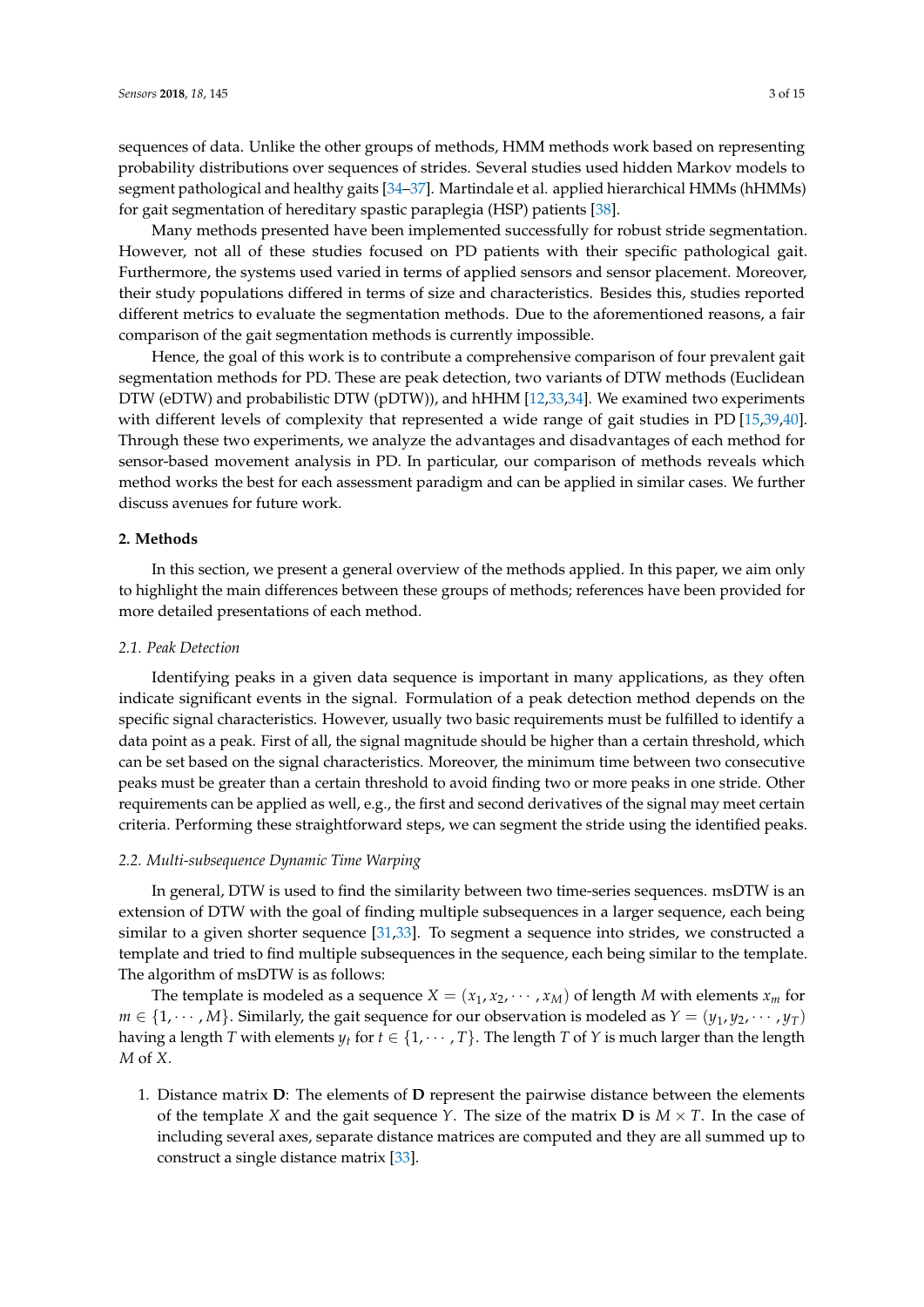2. Accumulated cost matrix **C**: represents the distance between the template and the gait sequence as well as the accumulated costs of warping the template to parts of the gait sequence. The bottom row of matrix **C** is as follows:

$$
\mathbf{C}(1,t) = \mathbf{D}(1,t) \ \forall t \in \{1, \cdots, T\}
$$

The first column is:

$$
\mathbf{C}(m,1)=\sum_{i=1}^M \mathbf{D}(i,1) \ \forall m \in \{1,\cdots,M\}
$$

The remaining elements are calculated in a recursive manner as

$$
C(m,t) = D(m,t) + min\{C(m-1,t-1), C(m-1,t), C(m,t-1)\}\
$$

$$
\forall m \in \{1, \cdots, M\}, t \in \{1, \cdots, T\}
$$

- 3. Distance function ∆: The top row of matrix **C** represents the accumulated costs for warping the stride template  $X$  to the gait sequence  $Y$  and can be considered as a matching function  $\Delta : [1 : T] \rightarrow \mathbb{R}$ .
- 4. Warping path *P*: Warping path  $P = (p_1, p_2, \cdots, p_L)$  of length *L* with elements  $p_l$  for  $l \in \{1, \dots, L\}$  presents a good match between *X* and *Y*. Local minimums of the matching function ∆ are considered as the end points of warping paths and starting points are obtained by backtracking on the accumulated cost matrix. A threshold should be chosen in order to select these local minimums in such a way to find the maximum number of relevant strides in the sequence.
- 5. Boundary conditions for a complete stride:
	- Start of warping path *P* is in the top row of the cost matrix **C**.
	- End of warping path *P* is in the bottom row of cost matrix **C**.
	- Condition to ensure warping path monotonically decreases:

$$
p_{l+1} - p_l \in \{(1,0), (0,1), (1,1)\} \ \ \text{for} \ \ l \in \{1, \cdots, L\}
$$

Different variants of DTW method differ in the cost function used to compute the distance matrix **D** and template generation. In this work, we used Euclidean and probabilistic-based cost functions.

For generating a template, a set of strides of any form and size is considered. For eDTW, the strides are interpolated to the size of the template *M* and are averaged sample by sample to generate a representative template. Then, in the first step of the DTW algorithm, the Euclidean distance between the samples of the average template *X* and the gait sequence *Y* is computed.

In the case of pDTW [\[41\]](#page-14-0), a probabilistic template is constructed. Once all training strides are aligned to the same length *M*, the sample vector at a certain point *m* among all strides is modeled by means of a Gaussian distribution. As a result, *M* Gaussian distributions construct a probabilistic template with the length *M*. To find the distance of a gait sequence to this probabilistic template, we compute the probability  $P(y)$  of a given sample *y* belonging to these Gaussian distributions. These probabilities provide a similarity measure between samples of the gait sequence *Y* and elements of the template *X*. To turn the similarity measure to the required distance measure  $D(.)$ , we use an exponential-based measure of the probability:

$$
D(y) = \exp(-P(y))
$$

#### *2.3. Hierarchical Hidden Markov Models*

Hidden Markov models are probabilistic frameworks for sequential data analysis [\[42](#page-14-1)[,43\]](#page-14-2), which are used in many application domains [\[44](#page-14-3)[,45\]](#page-14-4). In this paper, we use a variation of the HMM called the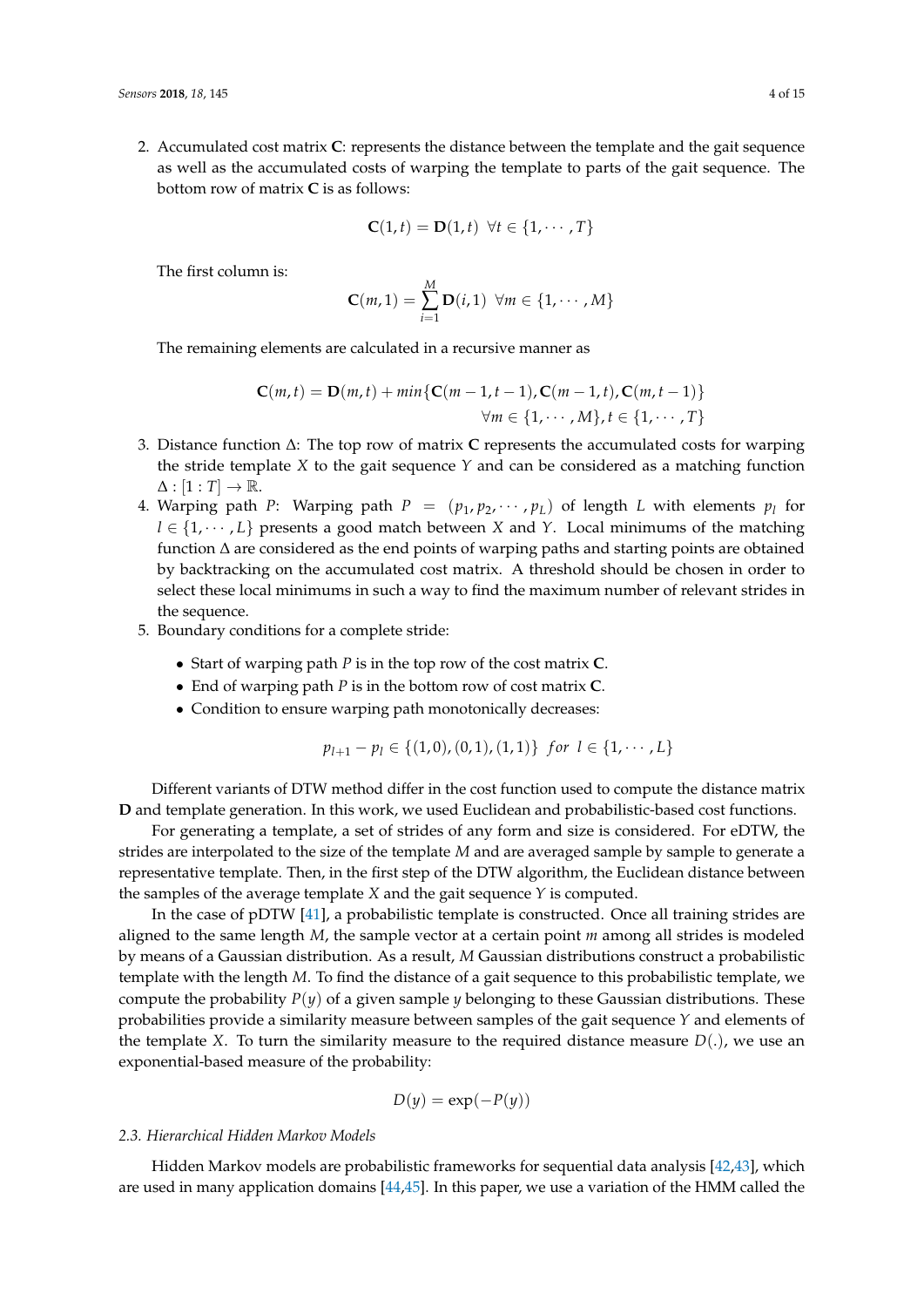hierarchical HMM (hHMM) [\[46\]](#page-14-5), which is different from conventional HMMs mainly in the structure of the model. In the hHMM, it is possible to define a hierarchy of model states, which makes it more suitable for gait segmentation.

With the standard HMM, a sequence of observations is represented using probabilistic distributions. In this application, observations are gait data. Let us denote the observation at time *t* by the variable *y<sup>t</sup>* . We assume the observation at time *t* is generated by some process whose states *s<sup>t</sup>* are hidden. The states of this hidden process satisfy the Markov property, which means given the value of hidden state *st*−<sup>1</sup> the current state *s<sup>t</sup>* is independent of all the states prior to *t* − 1. To define a probability distribution over observations, we need the initial probability over hidden states  $P(s_1)$ , the state transition matrix defining  $P(s_t|s_{t-1})$ , and the observation model defining  $P(y_t|s_t)$ . In this work, observations are modeled by Gaussian mixture models (GMMs).

<span id="page-4-0"></span>From a topological point of view, hHMMs [\[46\]](#page-14-5) generalize the HMMs by making each of the hidden states a probabilistic model on its own. That is, each state is an HMM in the case of a two-level hierarchy (see Figure [1\)](#page-4-0). The HMMs in the second level have states in turn that are referred to as sub-states. Transitions can be taken place between states in one level or between states and sub-states in different levels. The lowest level sub-states define the observation model  $P(y_t|s_t)$ .



**Figure 1.** Topology of a two-level hierarchical hidden Markov model (hHMM). Large circles represent states in the first level of the model. Each state in turn is an HMM with sub-states (dark circles). Here, we applied left-to-right HMMs in the second level.

Learning in hHMM entails estimation of the parameters of the hHMM, including transition and initial probabilities and GMM parameters based on given data. After learning a model, we can perform inference, which in our application means finding the most probable sequence of states *S* <sup>∗</sup> given an observation sequence with the size *T*:

$$
S^* = \underset{S_{1:T}}{\text{argmax}} \, P(S_{1:T} | Y_{1:T}) \tag{1}
$$

# **3. Evaluation Study**

We apply four methods, namely peak detection, eDTW, pDTW, and hHMM to the problem of gait segmentation from foot-worn IMUs. Peak detection, msDTW, and hHMM are widely used for gait segmentation. pDTW has been used in other applications such as gesture recognition [\[41\]](#page-14-0). To the best of our knowledge, pDTW has not been applied to gait segmentation before. It is worth mentioning that while the implementation procedures presented here can be replicated for similar cases, the examined range of parameters that will be presented in this section highly depends on the data set at hand.

## *3.1. Data Collection and Setup*

Ten patients diagnosed with idiopathic PD ( $63 \pm 9.3$  years old, 5 males) with a UPDRS motor score of 12.7  $\pm$  6.0 and Hoehn and Yahr (H&Y) score of 1.7  $\pm$  0.9 were included in the first experiment. For this experiment, patients walked 10 m four times at a self-selected speed. Between each 10-m walk,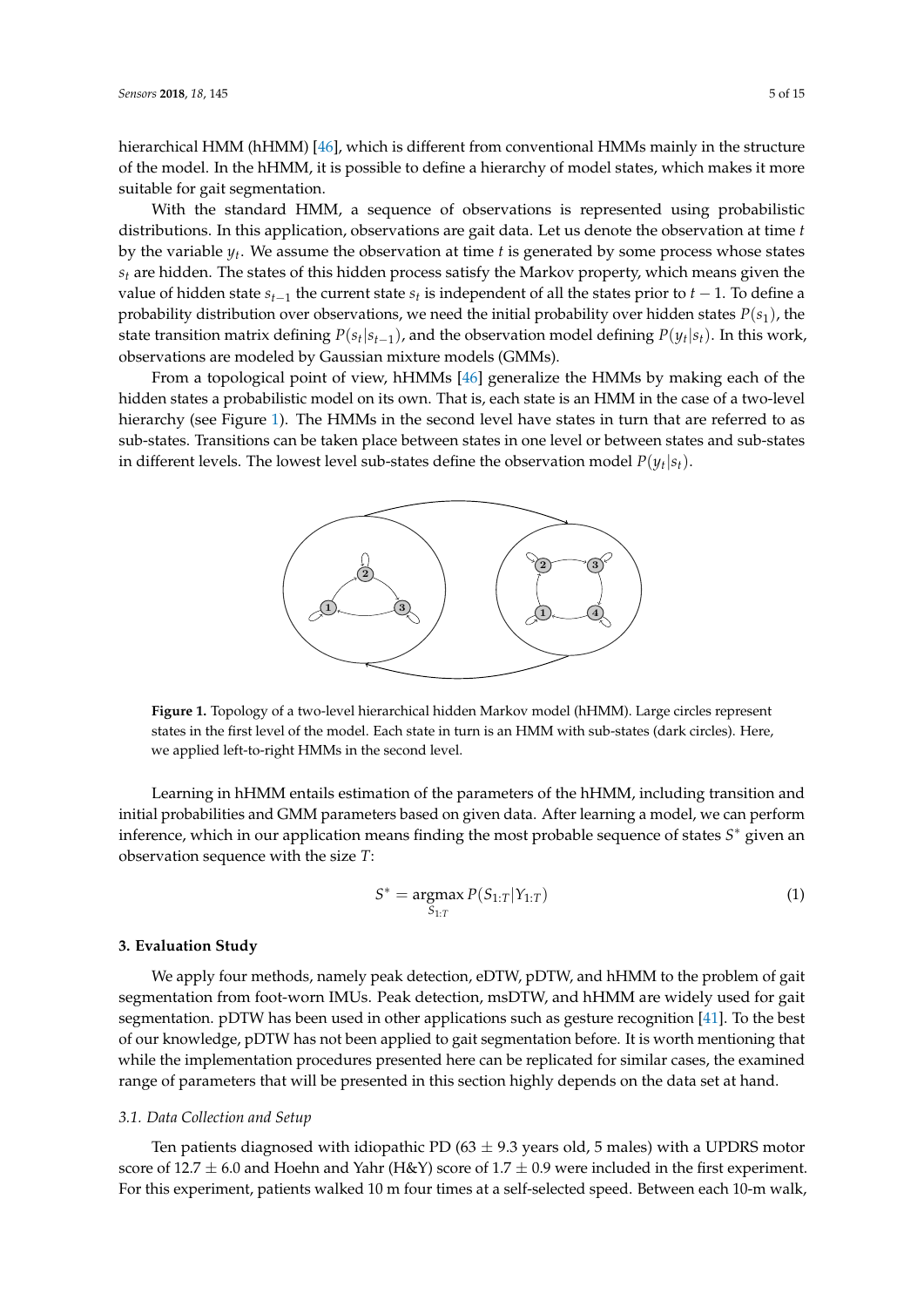there was a 180° turn, which was excluded from the data using videos. Hence, the final data included only a sequence of straight walk strides. For this experiment, the total number of strides for all patients was 496.

For the second experiment, the population consisted of 34 patients with idiopathic PD (63  $\pm$  11 years old, 24 males). Subjects were in early to moderate stages of the disease with a UPDRS motor score of 18.8  $\pm$  8.9 and H&Y score of 2.2  $\pm$  0.6. The total number of strides for this experiment was 458. Each patient performed a TUG test at a self-selected speed. The TUG test is a commonly used clinical test to evaluate balance and mobility. The patient stands up from a chair, walks for 3 m, performs a 180<sup>°</sup> turn, walks back for 3 m and finally sits again [\[4\]](#page-12-3). The test includes straight walking and turning. In PD, turning is more impaired than straight walk [\[47\]](#page-14-6), and hence, data from this experiment have a higher intra-patient gait variability and result in a more heterogeneous set of strides than the first experiment. Transitions between sit-to-stand and stand-to-sit make stride segmentation challenging, because it is essential for the methods to distinguish transition movements from stride movements. All patients were capable of finishing the TUG test without episodes of freezing or dyskinesia. For both experiments, patients gave written informed consent approved by the local committee of the medical faculty at University of Erlangen, Germany (Re.-No. 4208), which follows the declaration of Helsinki 1975, as revised in 2000.

For both experiments, data was recorded by a Shimmer 2R (Shimmer Sensing, Dublin, Ireland) IMU, recording acceleration and angular velocity at 102.4 Hz. Each unit consisted of a tri-axial accelerometer (range  $\pm$  6 g) and a tri-axial gyroscope (range  $\pm$  500  $\degree$ /s). The sensor units were mounted laterally to the ankle of the patient's right and left shoes. The measurements from both feet were included in the experiments. Figure [2](#page-5-0) shows the sensor placement on the shoe and the axes definition as well as sample data for one stride normalized to the range of the sensors (norm).

<span id="page-5-0"></span>

**Figure 2.** (**Left**) Shimmer sensor placement and axes definition (AX, AY and AZ form three dimensions of accelerometer and GX, GY and GZ form three dimensions of gyroscope); (**Right**) Accelerometer and gyroscope data for one exemplary stride.

# *3.2. Manual Data Labeling*

The strides were labeled using simultaneous analysis of video and sensor data. The video and sensors were synchronized using a synchronization movement based on lifting one foot three times. The start and end point of each stride was labeled manually using acquired information of gyroscope and the stride definition from [\[33\]](#page-13-8). Angular velocity in the sagittal plane (GZ) was used. The negative peaks in GZ represent the change in foot rotation during one stride and were used to define start and end of the strides. Stride start was set to the negative peak before swing phase and stride end to the negative peak at the end of the stance phase (see Figure [3\)](#page-6-0). Videos were used to accurately identify the negative peaks. In order to map each video frame to a sample in the GZ signal, a toolbox was used, which was implemented for this purpose. The end of one stride coincides with the start of the following stride for consecutive strides.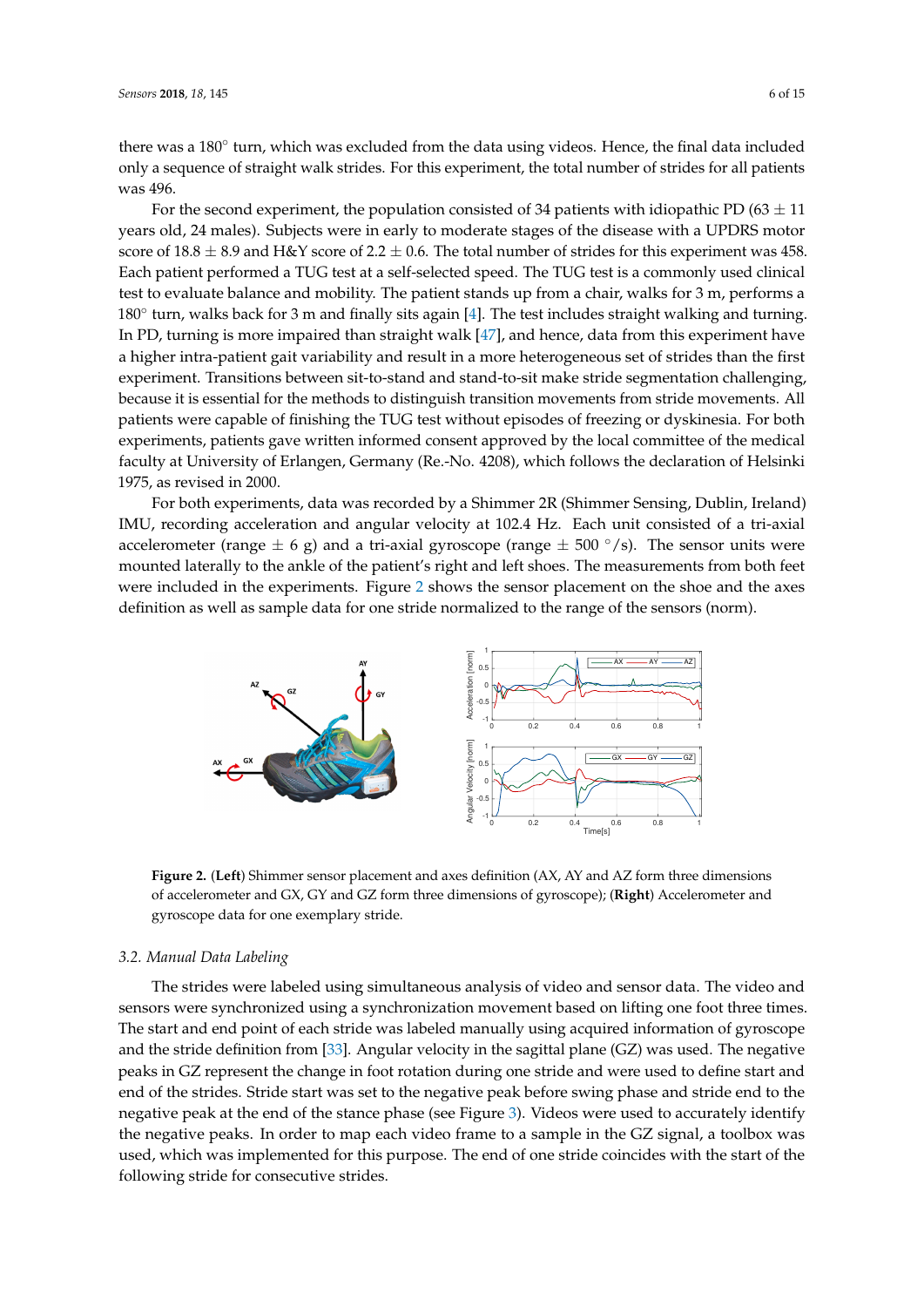For the TUG segmentation, in addition to strides, rests and transitions were labeled. The rest phase refers to the part where patient stands still and transition is any movement other than stride movements as defined by [\[38\]](#page-13-11). Figure [3](#page-6-0) shows an example of the way the gait sequence was labeled. The labeling was performed by a person familiar with gait data.

<span id="page-6-0"></span>

**Figure 3.** Labeling of an example of gyroscope signal including two strides, the following transition (non-stride) movement, and rest.

## *3.3. Implementation of Peak Detection*

For peak detection the gyroscope signal Z-axis (GZ) (See Figure [2\)](#page-5-0) was used [\[15](#page-12-13)[,33\]](#page-13-8). Peaks in the GZ signal corresponded to the middle of swing phase in the strides. For this method, only one point in the stride and no stride borders were recognized. There were two conditions in order to detect a peak. Firstly, angular velocity must be greater than  $150^{\circ}/s$  [\[15,](#page-12-13)[33\]](#page-13-8). Moreover, the time to previous and following peaks must be greater than 600 ms, which was considered as the lower bound for length of a stride. This time constraint was applied equally for all methods. In the case of detecting multiple peaks in this region, only the highest amplitude was selected. For implementation, the peak detection function in MATLAB 2015a was used.

#### *3.4. Implementation of Euclidean DTW*

The input to the DTW was raw data [\[33,](#page-13-8)[38\]](#page-13-11). For template generation, we chose a template of the size 200 samples ( $M = 200$ ). Template must have a proper length to capture subtle variations in strides. Manually segmented strides were linearly interpolated to the size of 200 samples and the average of a sample vector at a certain point *m* among all strides was computed. The template signals were then normalized to the range of sensors ( $\pm 6$  g for accelerometer and  $\pm 500^{\circ}/s$  for gyroscope axes).

Figure [4](#page-7-0) shows the signals of the template for eDTW. The signals AZ, GX, and GY are nearly constant and do not convey information. Hence, three signals of AZ, GX, and GY (See Figure [2\)](#page-5-0) were omitted from computations. The combination of signals and threshold used for template matching is shown in Table [1.](#page-7-1) As mentioned in Section [2.2,](#page-2-0) thresholds in the DTW algorithm were used to determine the end boundary of the strides, which was in turn based on the distance between the template and part of the gait sequence. Using multiple axes instead of one axis increased the distance, and therefore, the threshold was increased accordingly (see Table [1\)](#page-7-1). In addition, the time of an overlap of a given warping path must be less than 200 ms for the stride to be segmented [\[33\]](#page-13-8). In a post-processing step, time constraints were applied to the output of the algorithm. A stride must be larger than 600 and smaller than 2500 ms [\[33\]](#page-13-8). These time constraints were equally applied for pDTW and hHHM algorithms. Template generation and eDTW algorithms were implemented in MATLAB 2015a.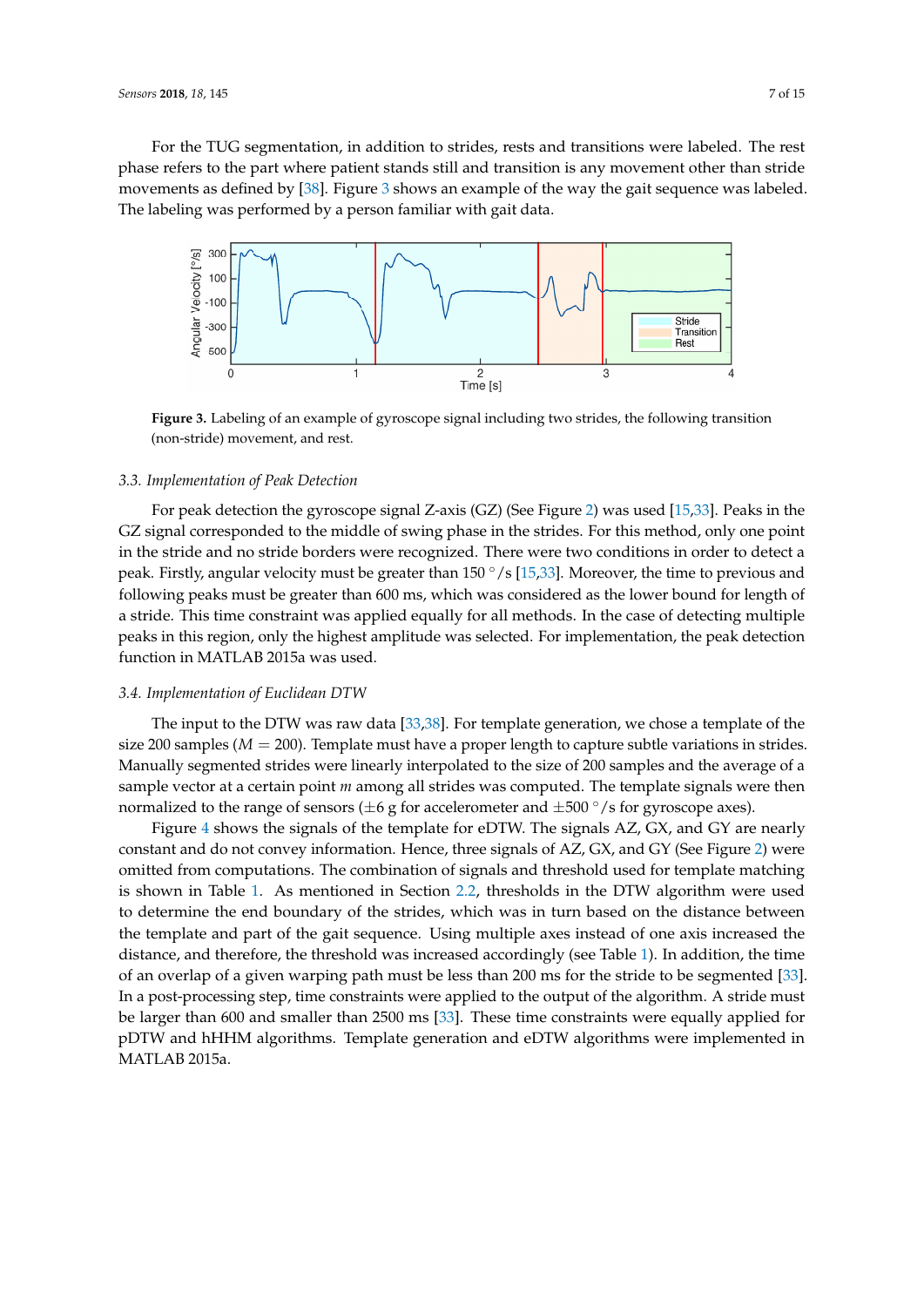<span id="page-7-0"></span>

<span id="page-7-1"></span>**Figure 4.** Template based on average of (**Left**) a three-dimensional accelerometer signal, (**Right**) a three-dimensional gyroscope signal. Signals AX, GX, and GY have a very low variation.

**Table 1.** Euclidean dynamic time warping (eDTW) parameters.

| Signal Combination GZ AXGZ AYGZ AXAYGZ   |  |       |
|------------------------------------------|--|-------|
| Threshold (steps of 5) 10–25 20–30 20–30 |  | 25–40 |

# *3.5. Implementation of Probabilistic DTW*

The input to pDTW is raw data and the same constraints as used in eDTW were applied here as well. The template generation and computing distance between the gait sequence and template are explained in Section [2.2.](#page-2-0)

<span id="page-7-2"></span>The output of a probability density function is between 0 and 1 for univariate and multivariate data. Hence, the output of the distance function is the same for single-axis (univariate) or multi-axes (multivariate) data. Accordingly, the threshold stayed the same for any combination of axes. Due to the difference between Euclidean and probabilistic cost functions, range of thresholds for eDTW and pDTW algorithms are different. Table [2](#page-7-2) shows the combination of the axes and thresholds. Again, template generation and pDTW algorithms were implemented in MATLAB 2015a.

**Table 2.** Probabilistic DTW (pDTW) parameters.

| Signal Combination GZ AXGZ AYGZ AXAYGZ |  |          |          |
|----------------------------------------|--|----------|----------|
| Threshold (steps of 1) $8-15$ $8-15$   |  | $8 - 15$ | $8 - 15$ |

### *3.6. Implementation of hHMM*

A two-level hHMM was considered for gait segmentation for both experiments. In the first experiment, there was only one state to capture strides, while in the second experiment, there were three states of stride, rest, and transition. The second level of hHMM included left-to-right HMMs, which could include multiple sub-states in turn. The exact number of sub-states was determined by optimization. It is expected that the number of required sub-states grows as the pattern becomes more complex. In the first level, learning was done in a supervised manner using labels of stride borders, while in the second level, an unsupervised approach was applied. The advantage of semi-supervised learning is that we do not need to provide labels for the second level, but learning is done based on the underlying data.

The input to the hHMM was a set of features extracted from the raw data using the sliding window approach. In this approach, the data was segmented into overlapping time frames. The windowing was done using the Hann window instead of rectangular window in order to reduce the effect of windowing on the edges. From each window a set of features was extracted, including the raw data itself, mean, variance, energy and three coefficient of the second order polynomial fit [\[38\]](#page-13-11). The final feature set was constructed by concatenating the features from all IMU axes. The feature set was then normalized. The size of the sliding window was chosen in a way that the features best represent the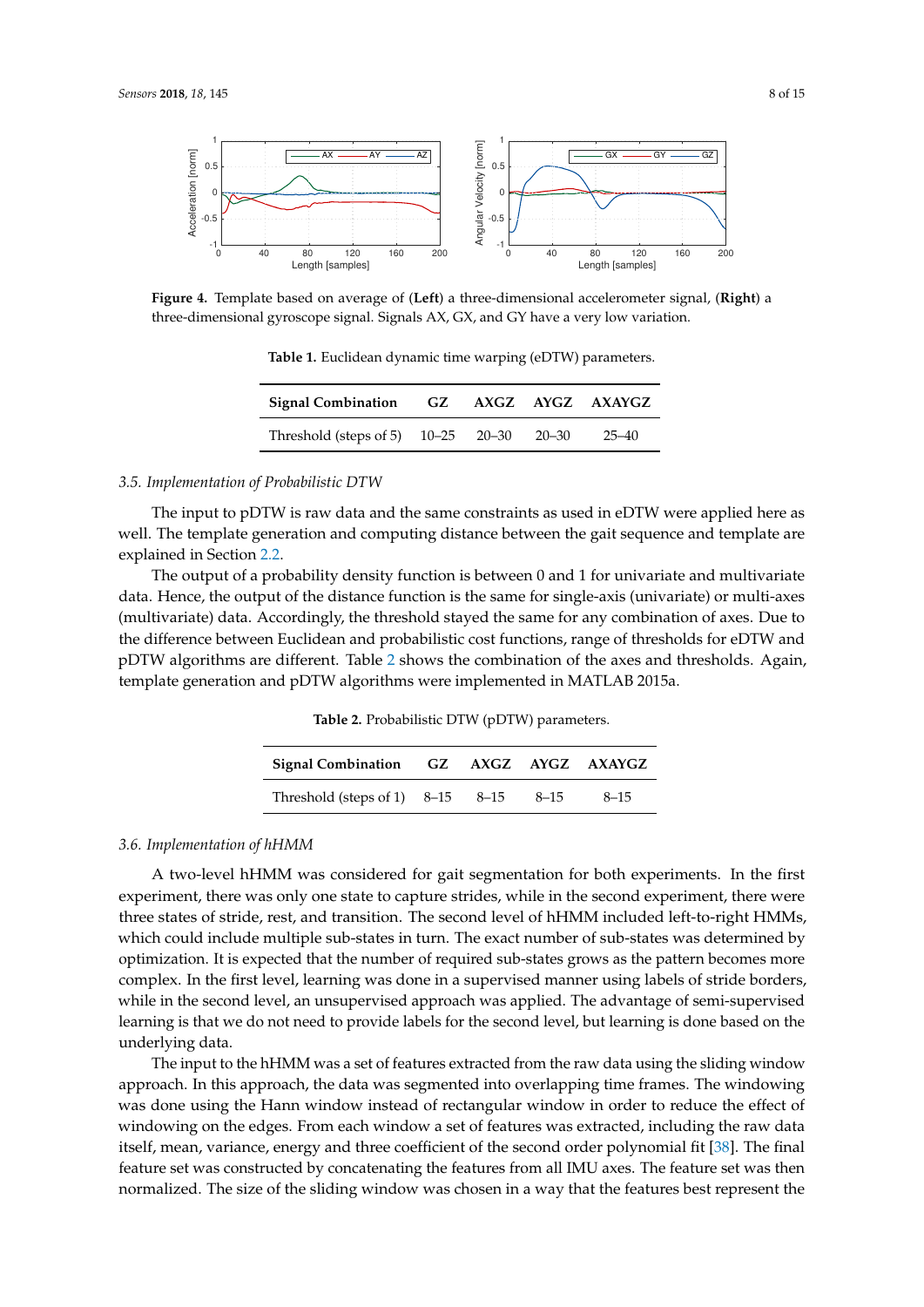underlying data. Several window sizes were tried as in [\[36](#page-13-14)[,38\]](#page-13-11). To get the most relevant features and reduce the dimensionality of data (and therefore number of parameters), we used principal component analysis (PCA).

For optimizing the number of principal components that was fed to the hHMM, as well as parameters that controlled the structure of the hHMM (such as number of sub-states and number of components per GMM), a grid search was used. Table [3](#page-8-0) shows the values for these parameters, which were chosen partially based on literature [\[36](#page-13-14)[,38\]](#page-13-11) and partially empirically. hHMM model parameters included transition matrices and initial state probabilities as well as GMM parameters, including means, diagonal covariance matrices, and weights of GMM components. The first-level transition matrix and GMM parameters were initialized based on the data distribution. Transition matrices for second-level HMMs were initialized uniformly. For learning model parameters, the Baum–Welch (BW) [\[48\]](#page-14-7) algorithm was applied, which is a special case of the expectation maximization (EM) algorithm [\[49\]](#page-14-8). The BW algorithm was performed at most for 20 iterations. For inference and gait segmentation the Viterbi algorithm [\[50\]](#page-14-9) was used.

<span id="page-8-0"></span>For feature extraction and dimensionality reduction, MATLAB 2015a was used because it provided all the necessary functions. For learning and inference of the hHMM the Java Speech Toolkit (JSTK) was used [\[51\]](#page-14-10), since this toolbox allows for semi-supervised learning and inference.

| <b>Parameters</b>                                                | Values           |
|------------------------------------------------------------------|------------------|
| Sliding window length (s) (steps of 0.20)                        | $0.10 - 0.70$    |
| Number of sub-states for stride   transition   rest (steps of 2) | $4-12$   2-4   1 |
| Number of Gaussian mixture model (GMM) components (steps of 2)   | $8 - 12$         |
| Number of principal components (steps of 2)                      | $1 - 15$         |

**Table 3.** hHMM parameters.

## *3.7. Performance Assessment*

The goal in segmentation was two-fold: (1) to minimize the number of missed strides; and (2) to minimize signal parts which are wrongly detected as strides. True positives (TPs) are strides segmented by the method and are also labeled as strides in the ground truth. False negatives (FNs) are the strides that are not recognized by the segmentation algorithms. If there is no ground truth stride and a method segments a stride, for example, at rest or in transition time, then a false positive (FP) occurs. Based on the mentioned parameters, three metrics are computed. Precision considers false positives and is equal to one only if all the recognized strides are labeled in the ground truth. Recall considers the false negatives and is equal to one if no stride is missed. The F-score, which takes into account missing strides and wrongly detected strides equally, is the main metric for comparison of methods and grid search optimization has been performed based on that.

$$
Precision = \frac{\Sigma TP}{\Sigma TP + \Sigma FP}
$$
 (2)

$$
Recall = \frac{\Sigma TP}{\Sigma TP + \Sigma FN}
$$
\n(3)

$$
F\text{-score} = 2 \times \frac{\text{Precision} \times \text{Recall}}{\text{Precision} + \text{Recall}} \tag{4}
$$

For all methods the segmented strides were compared with the ground truth stride borders and were marked as correctly segmented if the start and end borders were within  $\pm 100$  ms of the ground truth borders, which is approximately 10% of stride time [\[33](#page-13-8)[,37](#page-13-10)[,52\]](#page-14-11).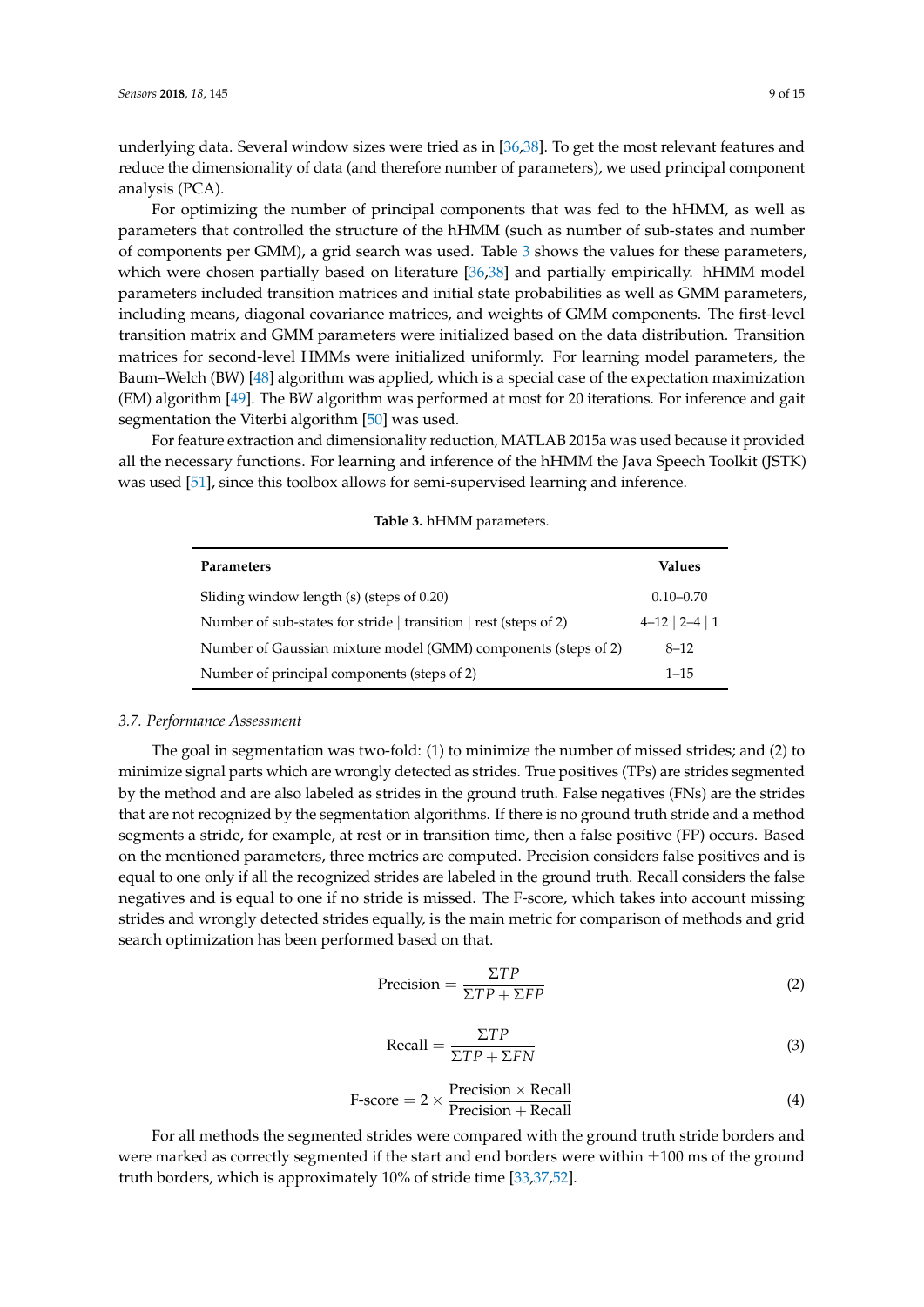# **4. Experimental Results**

The first experiment was performed in a leave-one-out cross validation scheme. Data from both feet of one patient were left out on each iteration and the rest of the data was used as a training set. Parameter tuning as well as template generation were performed based on the training set. Three of the methods of choice (hHMM, eDTW and peak detection) could detect all strides with a F-score of 100%. Probabilistic DTW yielded a slightly worse result, with the F-score of 99.8  $\pm$  0.4%.

In the case of the second experiment, due to the larger data set, a 4-fold outer cross-validation was applied for the evaluation of methods. For validation and parameter estimation, an inner 4-fold cross validation was used. The cross-validation was performed such that no patient used for training and validation appeared in the test set. To remove any possible bias, the data was randomized for choosing the test and validation sets. The randomization was equally applied for all methods. Table [4](#page-9-0) lists average statistics across test folds for the best set of parameters in each method. Methods were evaluated based on their F-scores.

| Method         | Precision (%)  | Recall $(\%)$ | $F-score (%)$  |
|----------------|----------------|---------------|----------------|
| hHMM           | $98.5 \pm 0.4$ | $93.5 + 1.9$  | $95.9 \pm 0.9$ |
| eDTW           | $94 + 1.2$     | $93.5 + 0.8$  | $93.8 + 0.5$   |
| Peak detection | $87.4 + 1.2$   | $95.9 + 1.8$  | $91.5 + 0.4$   |
| pDTW           | $91.8 + 2.1$   | $90.1 + 2.2$  | $90.9 + 1.4$   |

<span id="page-9-0"></span>**Table 4.** Results of the second experiment in terms of precision, recall, and F-score.

To identify significant differences between methods, statistical tests were performed. The Wilcoxon test was used as a non-parametric statistical test for pair-wise comparison of the result because of the small number of samples and possibility of having non-normal distributions. Figure [5](#page-9-1) shows the result of the pair-wise tests. In the case of precision, all tests showed a significant difference  $(p < 0.05)$  except for the comparison of eDTW to pDTW ( $p = 0.20$ ). The result showed higher variance for the recall metric. The methods showed no significant difference  $(p > 0.05)$  in the case of recall excluding the test between peak detection and pDTW ( $p < 0.05$ ). For the F-scores, the variance for all methods decreased, which accounted for the significant difference in most of the tests ( $p < 0.05$ ) except for the test between peak detection and pDTW ( $p = 0.88$ ).

<span id="page-9-1"></span>

**Figure 5.** Mean ± STD of precision, recall and F-score for four methods. Asterisks represent a 5% significant difference between methods corresponding to 95% confidence interval.

#### **5. Discussion and Conclusion**

One main approach to the quantitative assessment of gait in PD is to analyze spatio-temporal parameters extracted from individual gait strides [\[53,](#page-14-12)[54\]](#page-14-13), which highlights the importance of robust stride segmentation. We compared four prominent segmentation methods with the focus on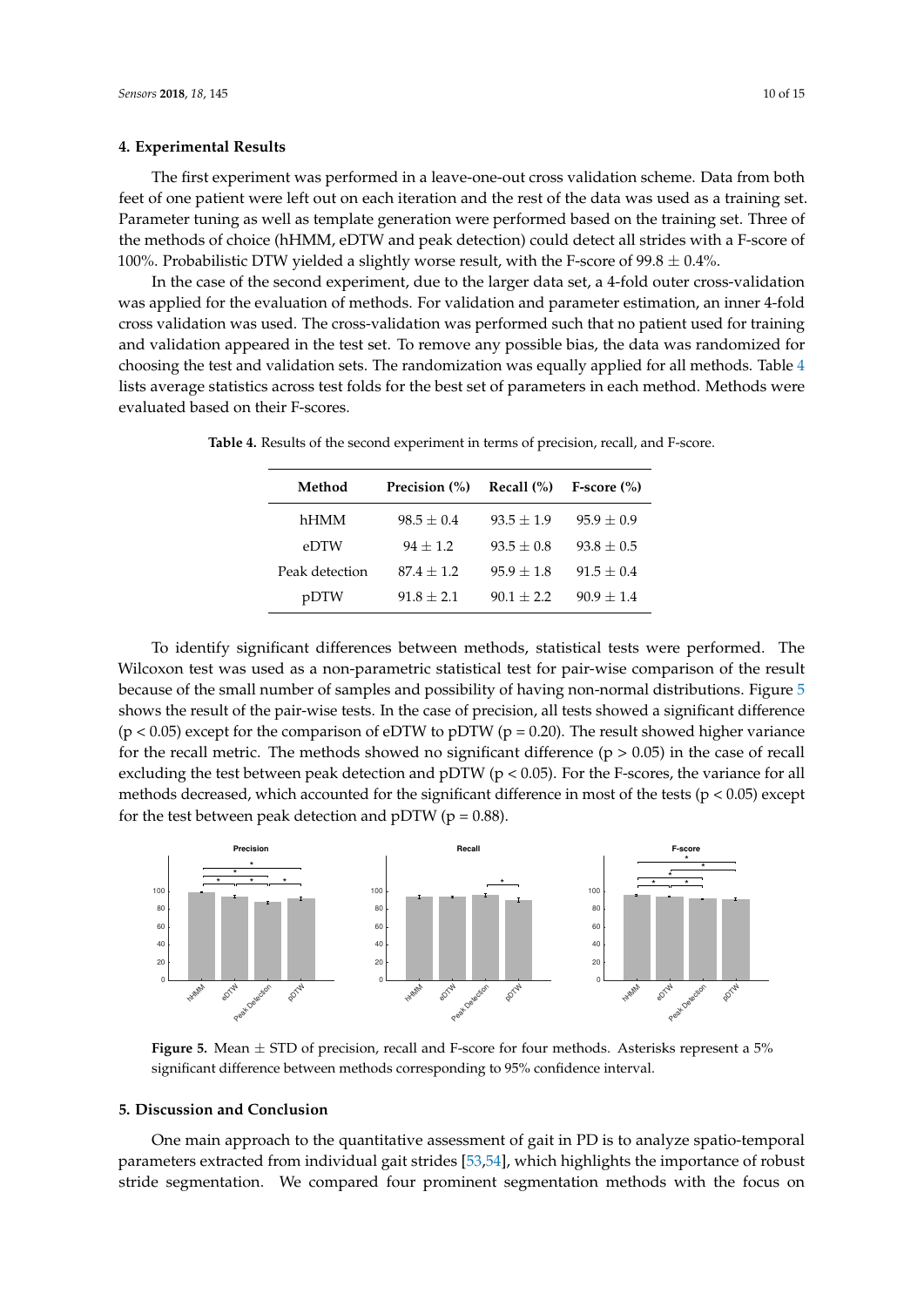pathological gait of PD patients. In order to cover wide range of gait studies in PD [\[15,](#page-12-13)[39,](#page-13-12)[40\]](#page-13-13), we assessed gait segmentation methods under two scenarios with different levels of complexity. In the first scenario, a data set including only straight walk was considered. The second scenario focused on a more challenging data set including stride and non-stride movements, as well as turnings. Intra-patient gait variability increased as turning strides were combined with strides from straight walking.

The result from the first scenario showed the methods perform similarly well, with 100% accuracy. This result suggested that when there is only a sequence of strides with low variability derived from a very rigid supervised test assessment paradigm, all methods perform similarly. In such cases, one may consider using a simpler and faster method, especially for large data sets. The peak detection method does not need parameter learning and is the fastest method. On the other hand, there are HMM methods for which the parameter learning phase can be computationally costly. However, once the model is learned, it can be used for further gait segmentation either in an offline or online mode.

In contrast, in the second scenario, the performance of all methods diminished considerably. The methods also demonstrated different performances (see Table [4\)](#page-9-0). The hHMM significantly outperformed the other methods with an accuracy of 96% and a low standard deviation, which is a promising result for gait analysis applications. eDTW yielded a 94% F-score while peak detection and pDTW obtained only a 91% and 90% F-score, respectively.

Gait analysis systems using wearable inertial sensors have made long-term monitoring of PD patients possible. Different studies were conducted to monitor and analyze gait fluctuations in PD during the course of a day [\[55,](#page-14-14)[56\]](#page-14-15). The most important aspect of a gait segmentation method for long-term monitoring lies in its ability to deal with gait variability in a non-supervised and non-standardized test setting with a high accuracy. Our experiments demonstrate how the methods can deal with variability, though on a smaller scale than in long-term monitoring.

The power of ML methods is increasingly appreciated in PD studies [\[18](#page-12-20)[,40\]](#page-13-13). They also prove promising in the case of sensor-based gait segmentation [\[35,](#page-13-15)[38\]](#page-13-11). Our results revealed that for dealing with inter- and intra-patient gait variability, hHMM methods surpassed the other methods. The hHMM achieved a high precision of nearly 99%, meaning that there was a low rate of false positives. The probabilistic representation of the data was effective in distinguishing between stride and non-stride movements and there were only a few cases in which non-stride movements were segmented as strides. The other group of ML methods that can be used for stride segmentation are deep learning (DL) methods [\[18](#page-12-20)[,57\]](#page-14-16), which in the emergence of high computational power and large data sets become increasingly popular. DL methods have advantages over HMM methods, since they perform feature extraction automatically. However, learning their large parameter space requires availability of a large data set. Size of our data set ruled out the possibility of applying these methods.

eDTW significantly surpassed pDTW by 4% in terms of the F-score. The templates in eDTW were generated simply by computing the average of strides, while in pDTW a series of probability distributions modeled the template. It was speculated that a probabilistic template would result in a more flexible template than an average-based template. However, in practice, eDTW proved more effective in gait segmentation. It is worth noting that pDTW is a probabilistic template matching method and does not utilize the fully probabilistic representation of data the same way as HMM methods do.

Peak detection yielded the best recall of 95% among all methods in the second experiment. From a methodological point of view, peak detection is a very simple method in which, unlike hHHM and DTW methods, there is no need for parameter learning. In particular, peak detection is a good method of choice in case of small size data sets, where enough data is not available for parameter tuning. However, the low precision rate in the case of the second experiment suggests that the applicability of this method is limited in case of more complicated data sets, since it produces many false positives.

Although the F-score was the main metric for performance evaluation, in clinical applications of gait analysis, a low false positive rate is more critical than a low false negative rate. This is because clinical gait analysis, which follows gait segmentation, is based on statistics of spatio-temporal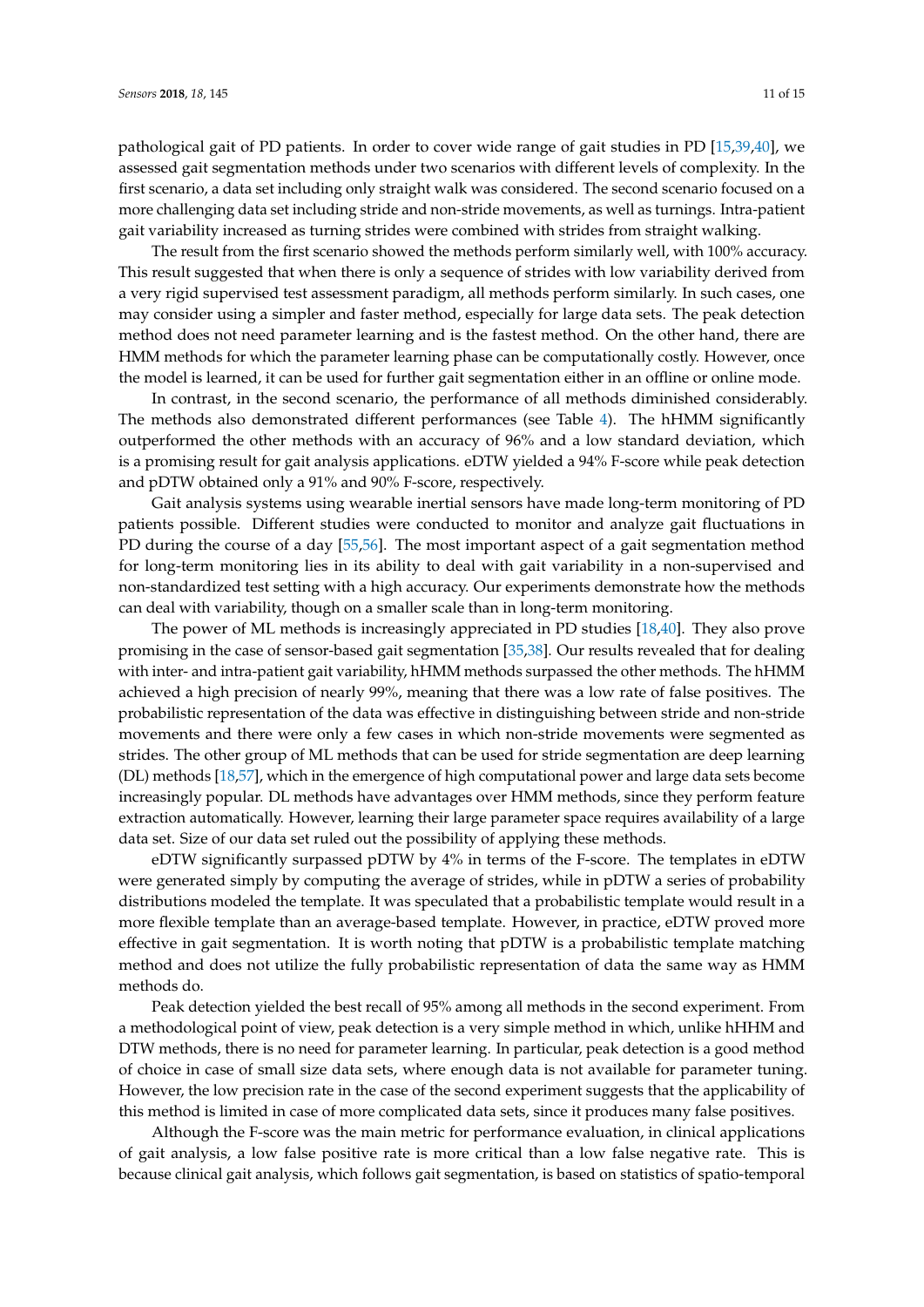parameters extracted from strides. Parameters extracted from false positive strides may destroy the underlying statistics. Hence, in PD studies the precision is more critical than the recall. Precision versus recall tendencies vary among methods. DTW methods showed a balance between precision and recall, while hHMM yielded a high precision and peak detection a high recall. Precision in hHMM is significantly higher than all other methods.

The main limitation of the methods stemmed from their low recall rate. Statistical analysis showed no significant difference between recall rates, except for the comparison between pDTW and peak detection. The methods segmented all strides correctly in a homogeneous sequence as shown by the first experiment. However, in a heterogeneous setting, (as shown by our second experiment), all methods tended to miss strides that deviate from normal strides in form and length. In such cases, hHMM might fail to generalize to these strides and the template in DTW methods might not be able to match such strides. One solution for that is to have a large enough number of such atypical strides in the data set. Although we used one of the largest data sets for the gait segmentation problem in the literature [\[34](#page-13-9)[,38\]](#page-13-11), an even larger population may mitigate the problem of variable strides. It is a general rule in any application that a large population can lead to a better representation of data in HMM and in the same manner more generic templates for DTW methods.

The inter-patient gait variability may be more effectively addressed using individualized models, in such a way that models better reflect the specific gait charactristics of each individual patient. In particular, as the PD progresses, the motor impairment deteriorates, which results in a larger deviation of pathological gait from normal gait. An atypical gait pattern that largely deviates from the average of the population results in a poor performance of the methods. In such extreme cases individualization can be helpful. hHMM provides the theoretical foundation to adapt models to individual patients [\[58\]](#page-14-17). For DTW methods, it is also possible to construct templates based on an individual patient. An individualized template may map the patient's strides better than a generic template.

Lastly, gait analysis can provide valuable clinical information also for other neurological disorders that affect gait such as HSP [\[38\]](#page-13-11) or multiple sclerosis. Gait disturbances vary among these diseases, and hence, segmentation methods should be adapted to specific gait patterns of each disease.

In summary, automated mobile gait analysis offers an elaborate assessment of pathological gait, leading to a deeper insight into PD. To assess sensor-based gait segmentation, which is an important building block in the process of gait analysis, we compared four segmentation methods widely used in the literature. The experiments showed the accuracy of segmentation methods to a great extent depends on the stride variability in data sets that is mainly derived from the variations of the instrumented test paradigm, the pathological gait of PD patients, the specific gait patterns of each patient, and the difference between straight and turning movements. In the case of a homogeneous data, even a simple method such as peak detection proved effective, while, in the case of more heterogeneous assessment paradigms reflecting the standardized test paradigms along with non-supervised and non-standardized assessments e.g. in long-term monitoring, probabilistic hHMM significantly outperformed the other methods. The results of the current study can be applied to any PD studies inside the clinic and provide useful insights for long-term monitoring outside the clinic.

**Acknowledgments:** The authors would like to thank J. Barth, S. Reinfelder, and K. Weinmann for assistance with data collection, as well as study participants. N. Haji Ghassemi acknowledges financial support from the Bavarian Research Foundation (BFS). This work was in part supported by the FAU Emerging Fields Initiative (EFIMoves). Björn M. Eskofier gratefully acknowledges the support of the German Research Foundation (DFG) within the framework of the Heisenberg professorship program (grant number ES 434/8-1).

**Author Contributions:** N.H., M.M., J.K. and B.M.E. conceived and designed the experiments; N.H., J.H. and C.F.M. performed the experiments; N.H., J.H., H.G., M.M., J.K. and B.M.E. analysed the data; N.H. wrote the paper. All authors critically reviewed the manuscript and approved the final version.

**Conflicts of Interest:** The authors declare no conflict of interest. The founding sponsors had no role in the design of the study; in the collection, analyses, or interpretation of data; in the writing of the manuscript, and in the decision to publish the results.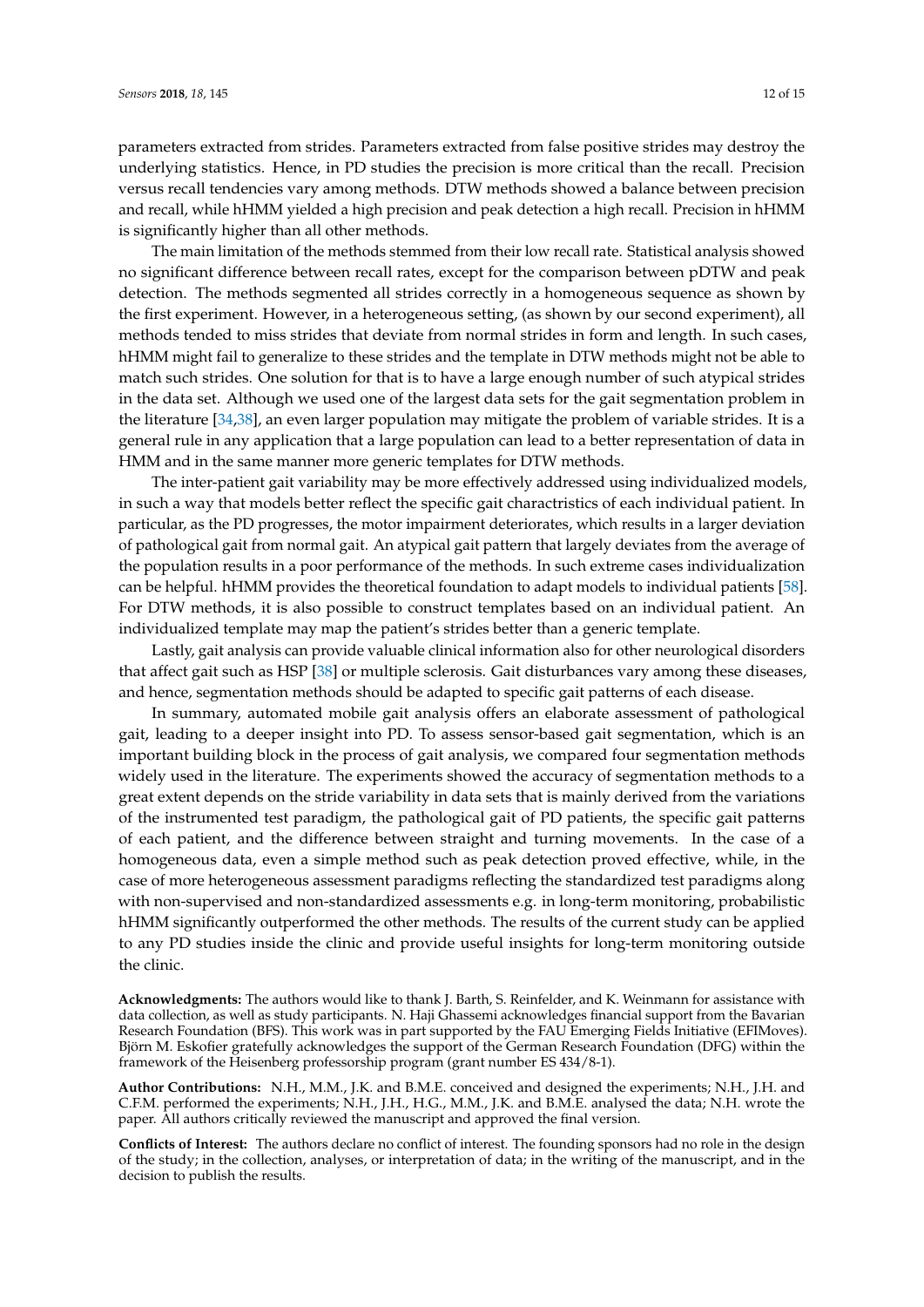- <span id="page-12-0"></span>1. Parkinson, J. *An Essay on the Shaking Palsy*; Neely & Jones: London, UK, 1817.
- <span id="page-12-1"></span>2. Hoehn, M.M.; Yahr, M.D. Parkinsonism: Onset, progression and mortality. *Neurology* **1967**, *17*, 427–442.
- <span id="page-12-2"></span>3. Goetz, C.G.; Tilley, B.C.; Shaftman, S.R.; Stebbins, G.T.; Fahn, S.; Martinez-Martin, P.; Poewe, W.; Sampaio, C.; Stern, M.B.; Dodel, R.; et al. Movement Disorder Society-sponsored revision of the Unified Parkinson's Disease Rating Scale (MDS-UPDRS): Scale presentation and clinimetric testing results. *Movement Disord.* **2008**, *23*, 2129–2170.
- <span id="page-12-3"></span>4. Podsiadlo, D.; Richardson, S. The timed "Up & Go": A test of basic functional mobility for frail elderly persons. *J. Am. Geriatr. Soc.* **1991**, *39*, 142–148.
- <span id="page-12-4"></span>5. Marchese, R.; Bove, M.; Abbruzzese, G. Effect of cognitive and motor tasks on postural stability in Parkinson's disease: A posturographic study. *Movement Disord.* **2003**, *18*, 652–658.
- <span id="page-12-5"></span>6. Richards, M.; Marder, K.; Cote, L.; Mayeux, R. Interrater reliability of the unified Parkinson's disease rating scale motor examination. *Movement Disord.* **Jan 1994**, *9*, 89–91.
- <span id="page-12-6"></span>7. Maetzler, W.; Klucken, J.; Horne, M. A clinical view on the development of technology-based tools in managing Parkinson's disease. *Movement Disord.* **2016**, *31*, 1263–1271.
- 8. Klucken, J.; Friedl, K.; Eskofier, B.M.; Hausdorf, J.M. Guest Editorial: Enabling Technologies for Parkinson's Disease Management. *IEEE J. Biomed. Health Inform.* **2015**, *19*, 1775–1776.
- <span id="page-12-7"></span>9. Espay, A.J.; Bonato, P.; Nahab, F.B.; Maetzler, W.; Dean, J.M.; Klucken, J.; Eskofier, B.M.; Merola, A.; Horak, F.; Lang, A.E.; et al. Technology in Parkinson's disease: Challenges and opportunities. *Movement Disord.* **2016**, *31*, 1272–1282.
- <span id="page-12-8"></span>10. Gray, P.; Hildebrand, K. Fall risk factors in Parkinson's disease. *J. Neurosci. Nurs.* **2000**, *32*, 222–228.
- <span id="page-12-9"></span>11. Schrag, A.; Jahanshahi, M.; Quinn, N. How does Parkinson's disease affect quality of life? A comparison with quality of life in the general population. *Movement Disord.* **2000**, *15*, 1112–1118.
- <span id="page-12-10"></span>12. Salarian, A.; Russmann, H.; Vingerhoets, F.J.; Dehollain, C.; Blanc, Y.; Burkhard, P.R.; Aminian, K. Gait assessment in Parkinson's disease: Toward an ambulatory system for long-term monitoring. *IEEE Trans. Biomed. Eng.* **2004**, *51*, 1434–1443.
- <span id="page-12-11"></span>13. Chen, B.R.; Patel, S.; Buckley, T.; Rednic, R.; McClure, D.J.; Shih, L.; Tarsy, D.; Welsh, M.; Bonato, P. A web-based system for home monitoring of patients with Parkinson's disease using wearable sensors. *IEEE Trans. Biomed. Eng.* **2011**, *58*, 831–836.
- <span id="page-12-12"></span>14. Kluge, F.; Gaßner, H.; Hannink, J.; Pasluosta, C.; Klucken, J.; Eskofier, B.M. Towards Mobile Gait Analysis: Concurrent Validity and Test-Retest Reliability of an Inertial Measurement System for the Assessment of Spatio-Temporal Gait Parameters. *Sensors* **2017**, *17*, 1522.
- <span id="page-12-13"></span>15. Mariani, B.; Jiménez, M.C.; Vingerhoets, F.J.; Aminian, K. On-shoe wearable sensors for gait and turning assessment of patients with Parkinson's disease. *IEEE Trans. Biomed. Eng.* **2013**, *60*, 155–158.
- <span id="page-12-14"></span>16. Pasluosta, C.F.; Gassner, H.; Winkler, J.; Klucken, J.; Eskofier, B.M. An emerging era in the management of Parkinson's disease: Wearable technologies and the internet of things. *IEEE J. Biomed. Health Inf.* **2015**, *19*, 1873–1881.
- <span id="page-12-15"></span>17. Rampp, A.; Barth, J.; Schülein, S.; Gaßmann, K.G.; Klucken, J.; Eskofier, B.M. Inertial Sensor-Based Stride Parameter Calculation From Gait Sequences in Geriatric Patients. *IEEE Trans. Biomed. Eng.* **2015**, *62*, 1089–1097.
- <span id="page-12-20"></span>18. Hannink, J.; Kautz, T.; Pasluosta, C.; Barth, J.; Schulein, S.; Gassmann, K.G.; Klucken, J.; Eskofier, B. Mobile Stride Length Estimation with Deep Convolutional Neural Networks. *IEEE J. Biomed. Health Inf.* **2017**.
- <span id="page-12-16"></span>19. Trojaniello, D.; Cereatti, A.; Pelosin, E.; Avanzino, L.; Mirelman, A.; Hausdorff, J.M.; Della Croce, U. Estimation of step-by-step spatio-temporal parameters of normal and impaired gait using shank-mounted magneto-inertial sensors: Application to elderly, hemiparetic, parkinsonian and choreic gait. *J. Neuroeng. Rehabil.* **2014**, *11*, 152.
- <span id="page-12-17"></span>20. Kang, H.G.; Dingwell, J.B. Separating the effects of age and walking speed on gait variability. *Gait Posture* **2008**, *27*, 572–577.
- <span id="page-12-18"></span>21. Kluge, F.; Krinner, S.; Lochmann, M.; Eskofier, B.M. Speed dependent effects of laterally wedged insoles on gait biomechanics in healthy subjects. *Gait Posture* **2017**, *55*, 145–149.
- <span id="page-12-19"></span>22. Agostini, V.; Balestra, G.; Knaflitz, M. Segmentation and classification of gait cycles. *IEEE Trans. Neur. Syst. Rehabil. Eng.* **2014**, *22*, 946–952.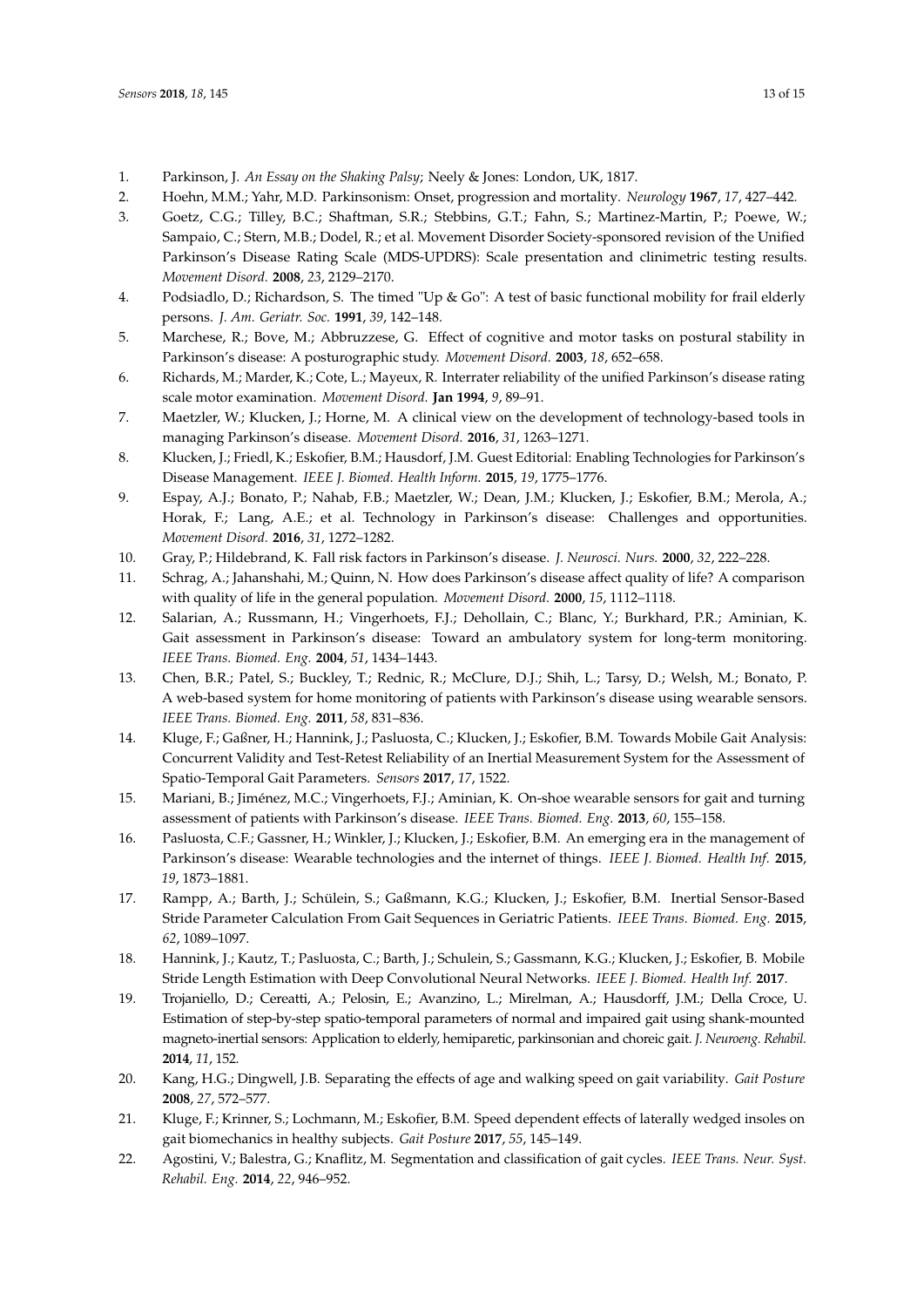- <span id="page-13-0"></span>23. Agostini, V.; Gastaldi, L.; Rosso, V.; Knaflitz, M.; Tadano, S. A Wearable Magneto-Inertial System for Gait Analysis (H-Gait): Validation on Normal Weight and Overweight/Obese Young Healthy Adults. *Sensors* **2017**, *17*, 2406.
- <span id="page-13-1"></span>24. Selles, R.W.; Formanoy, M.A.G.; Bussmann, J.B.J.; Janssens, P.J.; Stam, H.J. Automated Estimation of Initial and Terminal Contact Timing Using Accelerometers; Development and Validation in Transtibial Amputees and Controls. *IEEE Trans. Neur. Syst. Rehabil. Eng.* **2005**, *13*, 81–88.
- 25. Derawi, M.O.; Bours, P.; Holien, K. Improved Cycle Detection for Accelerometer Based Gait Authentication. In Proceedings of the Sixth International Conference on Intelligent Information Hiding and Multimedia Signal Processing, Darmstadt, Germany, 15–17 October 2010.
- <span id="page-13-2"></span>26. Libby, R. A simple method for reliable footstep detection on embedded sensor platforms. 2008. Available Online: [https://www.researchgate.net/publication/265189201\\_A\\_simple\\_method\\_for\\_reliable\\_]( https://www.researchgate.net/publication/265189201_A_simple_method_for_reliable_footstep_detection_on_embedded_sensor_platforms) [footstep\\_detection\\_on\\_embedded\\_sensor\\_platforms.]( https://www.researchgate.net/publication/265189201_A_simple_method_for_reliable_footstep_detection_on_embedded_sensor_platforms) (accessed on 6 January 2018).
- <span id="page-13-3"></span>27. Hundza, S.R.; Hook, W.R.; Harris, C.R.; Mahajan, S.V.; Leslie, P.A.; Spani, C.A.; Spalteholz, L.G.; Birch, B.J.; Commandeur, D.T.; Livingston, N.J. Accurate and reliable gait cycle detection in Parkinson's disease. *IEEE Trans. Neur. Syst. Rehabil. Eng.* **2014**, *22*, 127–137.
- <span id="page-13-4"></span>28. Aminian, K.; Najafi, B.; Büla, C.; Leyvraz, P.F.; Robert, P. Spatio-temporal parameters of gait measured by an ambulatory system using miniature gyroscopes. *J. Biomech.* **2002**, *35*, 689–699.
- 29. Khandelwal, S.; Wickstrom, N. Identification of Gait Events using Expert Knowledge and Continuous Wavelet Transform Analysis. In Proceedings of the International Conference on Bio-inspired Systems and Signal Processing, Angers, France, 3–6 March 2014; pp. 197–204.
- <span id="page-13-5"></span>30. Gouwanda, D.; Senanayake, S.A. Application of hybrid multi-resolution wavelet decomposition method in detecting human walking gait events. In Proceedings of the International Conference of Soft Computing and Pattern Recognition, Malacca, Malaysia, 4–7 December 2009; pp. 580–585.
- <span id="page-13-6"></span>31. Müller, M. Dynamic time warping. In *Information Retrieval for Music and Motion*; Springer: New York, NY, USA, 2007; pp. 69–84.
- <span id="page-13-7"></span>32. ten Holt, G.A.; Reinders, M.J.; Hendriks, E.A. Multi-Dimensional Dynamic Time Warping for Gesture Recognition. In Proceedings of the Thirteenth annual conference of the Advanced School for Computing and Imaging, Heijen, The Netherlands, 13–15 June 2007.
- <span id="page-13-8"></span>33. Barth, J.; Oberndorfer, C.; Pasluosta, C.; Schülein, S.; Gassner, H.; Reinfelder, S.; Kugler, P.; Schuldhaus, D.; Winkler, J.; Klucken, J.; et al. Stride segmentation during free walk movements using multi-dimensional subsequence dynamic time warping on inertial sensor data. *Sensors* **2015**, *15*, 6419–6440.
- <span id="page-13-9"></span>34. Mannini, A.; Sabatini, A.M. A hidden Markov model-based technique for gait segmentation using a foot-mounted gyroscope. In Proceedings of the 33th Annual International Conference of the IEEE Engineering in Medicine and Biology Society (EMBC), Boston, MA, USA, 30 Auguest–3 September 2011; pp. 4369–4373.
- <span id="page-13-15"></span>35. Mannini, A.; Trojaniello, D.; Della Croce, U.; Sabatini, A.M. Hidden Markov model-based strategy for gait segmentation using inertial sensors: Application to elderly, hemiparetic patients and Huntington's disease patients. In Proceedings of the 37th Annual International Conference of the IEEE Engineering in Medicine and Biology Society (EMBC), Milano, Italy, 25–29 August 2015; pp. 5179–5182.
- <span id="page-13-14"></span>36. Panahandeh, G.; Mohammadiha, N.; Leijon, A.; Handel, P. Continuous Hidden Markov Model for Pedestrian Activity Classification and Gait Analysis. *IEEE Trans. Instrum. Meas.* **2013**, *62*, 1073–1083.
- <span id="page-13-10"></span>37. Pfau, T.; Ferrari, M.; Parsons, K.; Wilson, A. A hidden Markov model-based stride segmentation technique applied to equine inertial sensor trunk movement data. *J. Biomech.* **2008**, *41*, 216–220.
- <span id="page-13-11"></span>38. Martindale, C.F.; Strauss, M.; Gaßner, H.; List, J.; Müller, M.; Klucken, J.; Kohl, Z.; Eskofier, B.M. Segmentation of Gait Sequences using Inertial Sensor Data in Hereditary Spastic Paraplegia. In Proceedings of the International Conference of the IEEE Engineering in Medicine and Biology Society (EMBC), Jeju Island, Korea, 11–15 July 2017.
- <span id="page-13-12"></span>39. El-Gohary, M.; Pearson, S.; McNames, J.; Mancini, M.; Horak, F.; Mellone, S.; Chiari, L. Continuous monitoring of turning in patients with movement disability. *Sensors* **2014**, *14*, 356–369.
- <span id="page-13-13"></span>40. Klucken, J.; Barth, J.; Kugler, P.; Schlachetzki, J.; Henze, T.; Marxreiter, F.; Kohl, Z.; Steidl, R.; Hornegger, J.; Eskofier, B.; Winkler, J. Unbiased and Mobile Gait Analysis Detects Motor Impairment in Parkinson's Disease. *PLoS ONE* **2013**, *8*, doi: 10.1371/journal.pone.0056956.